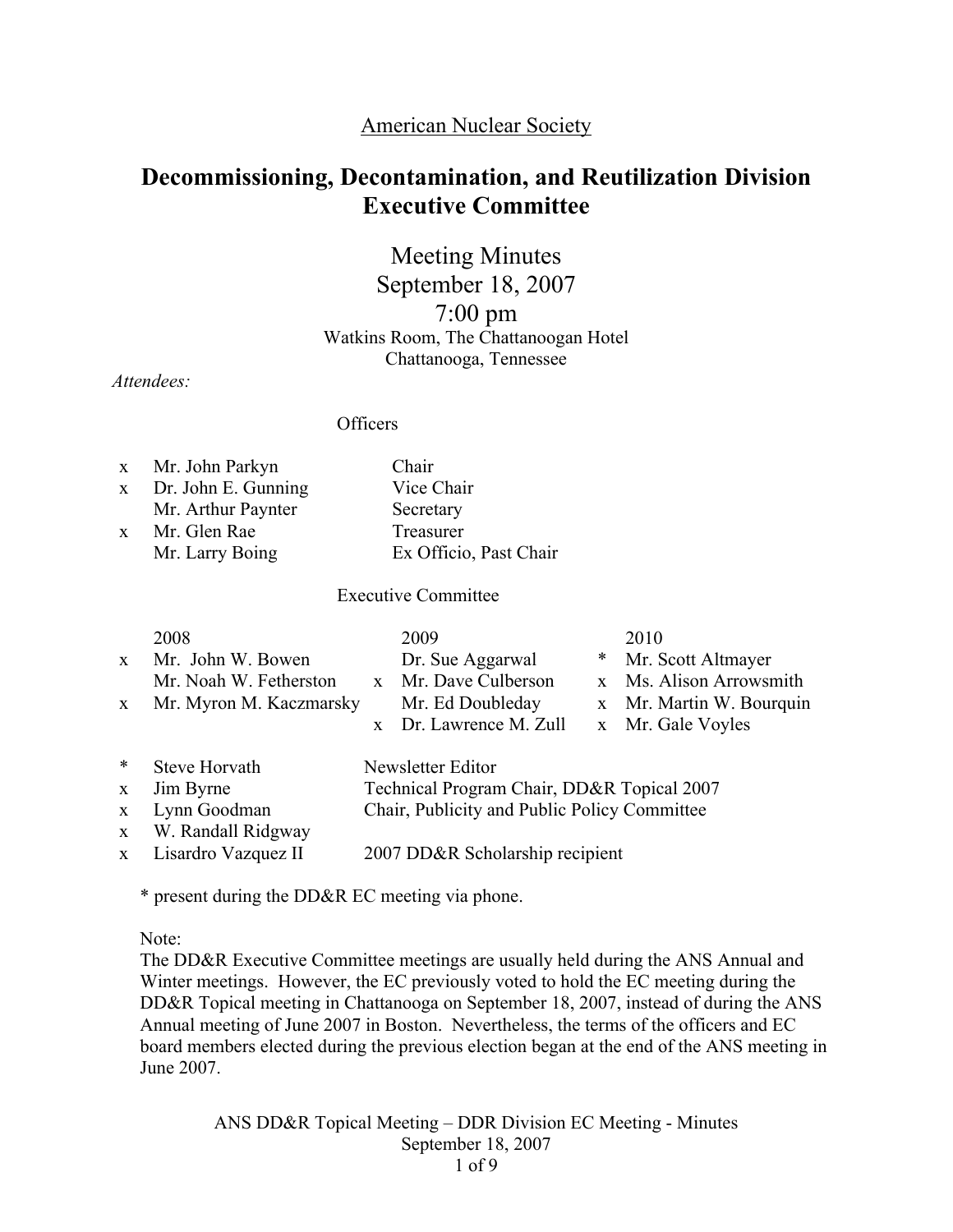# 1. Call to Order

The meeting was called to order by Chair John Parkyn at approximately 7:03 EST on Tuesday, September 18, 2007.

# 2. Welcome and Report of Chair – John Parkyn

John Parkyn welcomed all attendees, who introduced themselves.

John observed that a quorum exists. There are 11 DDR EC members and 4 DDR officers for a total of 15. A quorum is half plus 1, or 9 members. There are 11 EC members or officers in attendance; therefore, a quorum exists.

Lisardro Vazquez II, the 2007 DD&R Scholarship recipient was introduced. Lisandro, who is attending Georgia Tech, expressed his appreciation for the scholarship and indicated that he plans to enter the nuclear navy.

John P observed that there will likely be few nuclear power plants decommissioned in the near future, and thus, the DD&R Division may need to reevaluate its mission. As plants are likely to be reutilized by renovating them in place, it may be appropriate to reemphasize the Reutilization in DD&R.

#### *ANS Position Statement Memo*

The memo from ANS President Hintz and Public Policy Chair Larry Foulke was distributed to the board. The essence of the memo was requesting that the Divisions review the public policy statements for which they are the lead to determine if the statements are still current. The status of position statement for which DD&R has full or shared responsibility is provided below. The only action that DD&R has on these is for #50, which is currently being reviewed. This statement is addressed later in the minutes under Publicity and Public Policy.

| No. | <b>Title</b>                                                    | <b>Issued</b> | <b>Withdrawn</b> | Responsible<br>Professional<br><b>Division</b> | <b>Board</b><br>Liaison | <b>Status</b>                                                                                                    |
|-----|-----------------------------------------------------------------|---------------|------------------|------------------------------------------------|-------------------------|------------------------------------------------------------------------------------------------------------------|
| 11  | Low Level Waste<br>Disposal                                     | 2004          |                  | FCWM, DDR                                      | McFarlane,<br>Hintz     | <b>FCWM</b> evaluating<br>statement. DDR review<br>complete. DDR finds the<br>current statement<br>satisfactory. |
|     | Decommissioning of<br><b>Nuclear Generating</b>                 |               |                  | <b>DDR</b>                                     | Hintz                   | Withdrawn and inactive                                                                                           |
| 13  | <b>Stations</b>                                                 | 1983          | 1999             |                                                |                         |                                                                                                                  |
| 18  | Safety of<br>Transporting<br><b>Radioactive Materials</b>       | 2002          |                  | FCWM, DDR                                      | McFarlane,<br>Hintz     | <b>Active. FCWM reviewing</b><br>for currency.                                                                   |
| 50  | Release of<br>Radioactively<br>Contaminated<br><b>Materials</b> | 2003          |                  | FCWM, DDR                                      | McFarlane,<br>Hintz     | <b>Being reviewed for</b><br>currency and update by<br><b>DDR. FCWM reviewing</b><br>for currency.               |

ANS DD&R Topical Meeting – DDR Division EC Meeting - Minutes September 18, 2007 2 of 9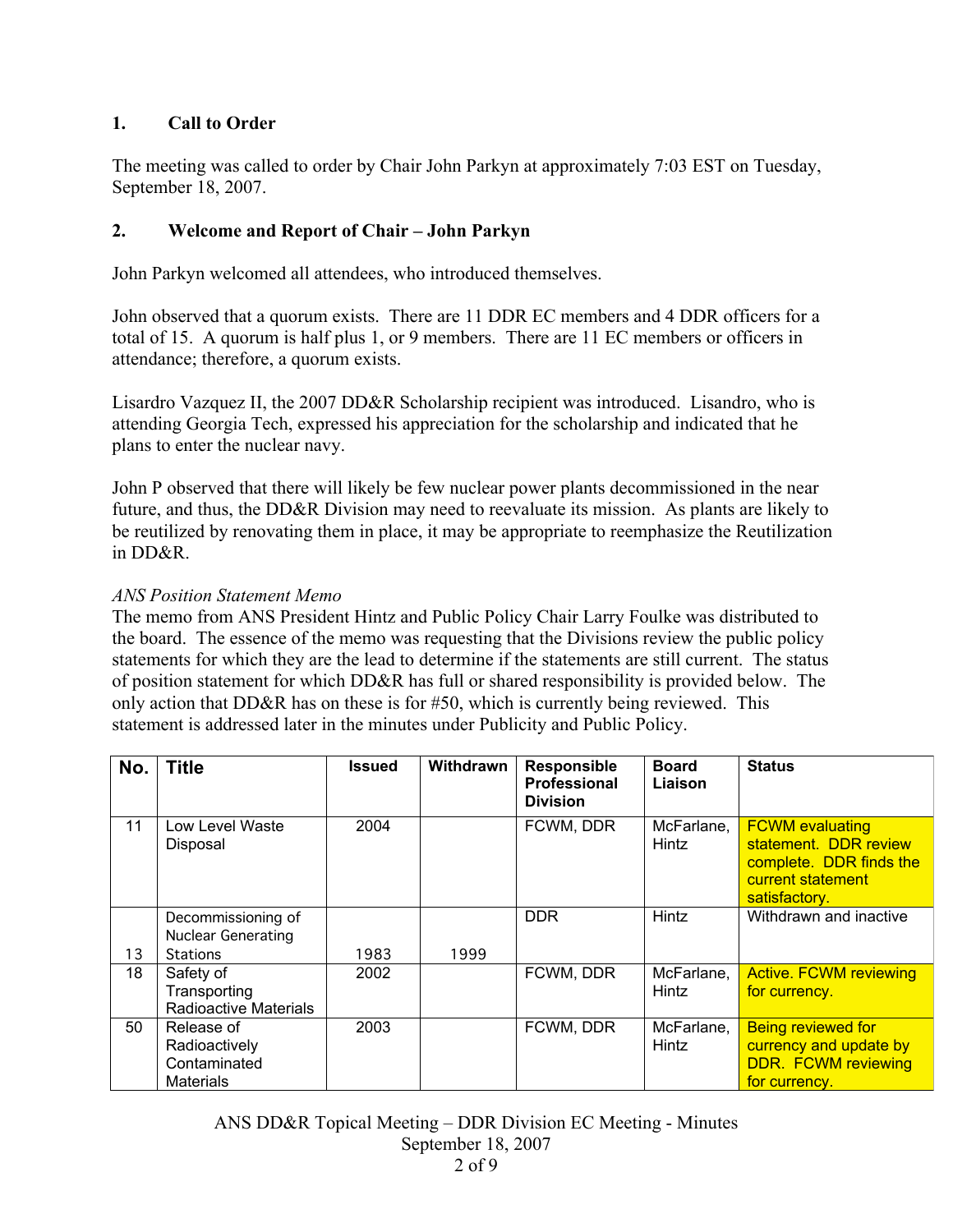#### In need of action

#### *ANS Information Notices*

ANS distributes to all members via email a monthly "ANS Notes & Deadlines." A copy of the September issue of this report was distributed to the EC.

### 3. Vice Chair Report – John Gunning

John Gunning reported that he is carefully observing his mentor John Parkyn so that he might be able to fulfill the role expected of him next year.

#### 4. Secretary Report – Art Paynter

Art could not attend the meeting. Previous Secretary John Gunning was asked to take the minutes, which he willingly agreed to do.

The previously distributed agenda was approved.

The minutes of the DD&R EC meeting of November 2006 in Albuquerque, New Mexico were previously posted on the DD&R web site. The minutes were approved.

# 5. Treasurer Report – Glen Rae

The DD&R Division Financial Report from ANS HQ was distributed, which reflects the first three months of 2007. It was the Treasurer's perception that the previously approved budget was submitted to ANS National. This budget is not reflected in the document ANS provided to the Treasurer. The actual carry over, 2007 member allocation, expenditures, and scholarship funds status from the ANS HQ report are below.

|                                                              | <b>Actual Values</b><br>Through March 31, 2007               |
|--------------------------------------------------------------|--------------------------------------------------------------|
| <b>Budget Funds</b><br><b>Current Year Member Allocation</b> | \$1,105                                                      |
| Carry forward, prior Year                                    | \$23,984                                                     |
| <b>Other Budget Funds</b>                                    | 0                                                            |
| <b>Total Budget Funds</b>                                    | \$25,098                                                     |
| <b>Budget Expenses</b>                                       |                                                              |
| <b>Newsletters</b>                                           | 0                                                            |
| Awards, Plaques                                              | \$100                                                        |
| <b>National Meeting Costs</b>                                | \$0                                                          |
| <b>Division Officer Expense</b>                              | 0                                                            |
| <b>Student Support</b>                                       | 0                                                            |
| Scholarship/Need Funding                                     | 0                                                            |
| <b>Other Expenses</b>                                        | \$0                                                          |
| <b>Total Expenses</b>                                        | \$100                                                        |
| Excess (Deficiency) of Budget Funds over Expense             | \$24,989                                                     |
| DD&R Scholarship                                             |                                                              |
| Balance 2007/01/01                                           | \$33,485                                                     |
|                                                              | ANS DD&R Topical Meeting – DDR Division EC Meeting - Minutes |
|                                                              | September 18, 2007                                           |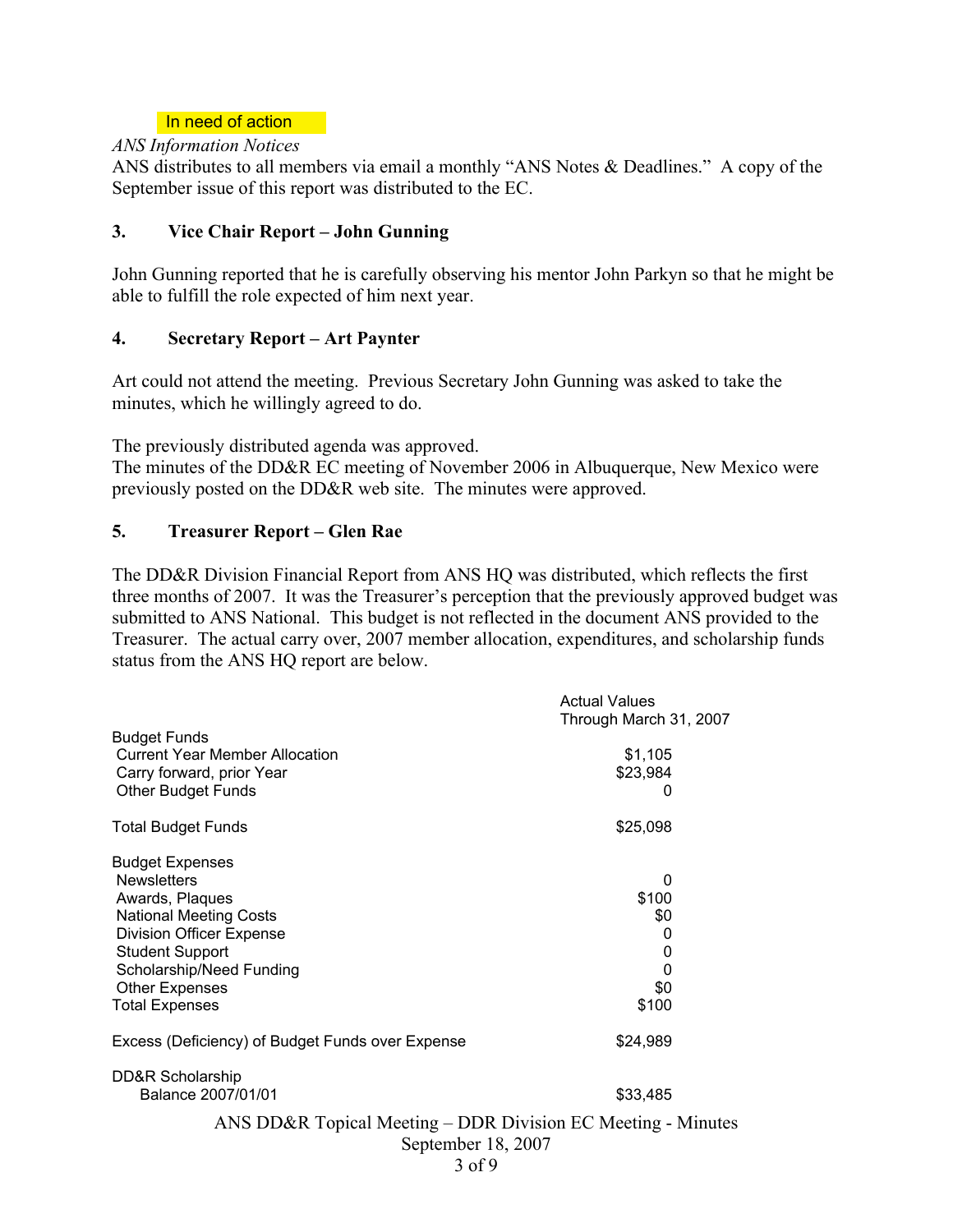| Plus 3 Months interest   | \$374    |
|--------------------------|----------|
| Plus 200 Receipts        |          |
| Minus 2007 Disbursements |          |
| Balance 2007/03/03       | \$33,859 |

It noted that we need to have a new budget prepared and submitted to the next ANS meeting. Glen plans to shortly issue a draft budget to the committee chairs for their review and input. *(AI 2007-09 GR)*

Jim Byrne commented that the current topical meeting is expected to have an excess income, but preferred to not yet venture an estimate of the amount.

#### 6. Committees

#### Program – John Bowen

John Bowen and the entire Executive Committee recognized and applauded Jim Byrne for the excellent topical meeting he organized that is currently taking place here in Chattanooga.

John B continued with the status of sessions at upcoming meetings.

#### *2007 Winter – Washington DC*

Currently has 1 panel with three presenters.

#### *2008 Summer – Anaheim, CA (June 8-12, 2008)*

| Plan to have 3 panels |                  |
|-----------------------|------------------|
| <b>Session Name</b>   | Organizer/Chair  |
| DD&R Project Status   | Myron Kaczmarsky |
| Technologies          | Glen Rae         |
| Best of DD&R 2007     | Jim Byrne        |

Plan to have 4 or 5 presenters per panel. Names of the presenters need to be provided to ANS National by February 2008.

Randy Ridgeway volunteered to assist in organizing and locating panelists for this 2008 Summer meeting.

#### *2008 Winter Meeting – Reno, NV*

Current plans are for four sessions at this meeting. Final titles are due to ANS in November 2007. Tentative titles are below.

#### Session Name **Organizer/Chair Organizer/Chair**

D & D of Fuel Fabrication Facilities Dave Culberson

ANS DD&R Topical Meeting – DDR Division EC Meeting - Minutes September 18, 2007 4 of 9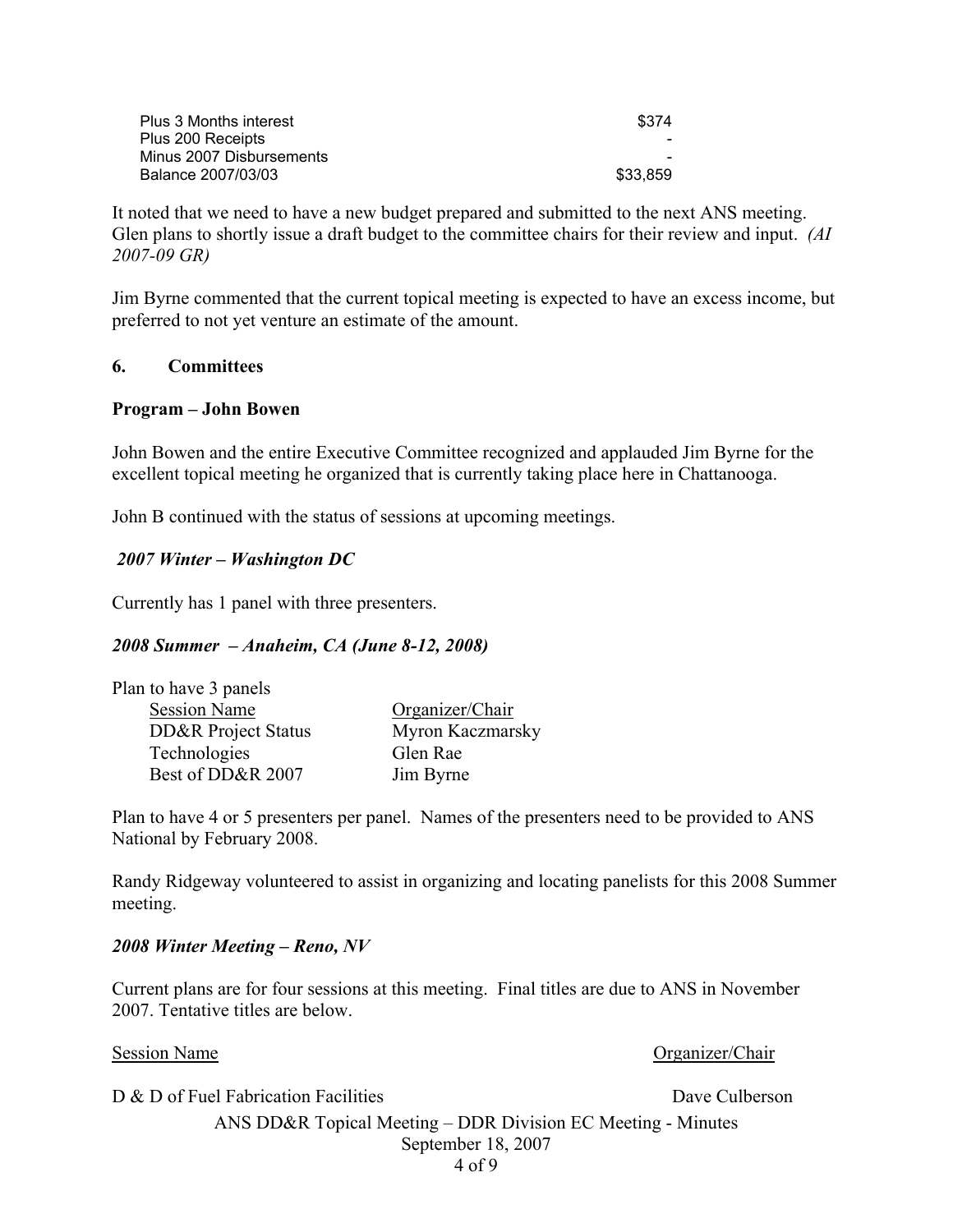| $D \& D$ of Commercial non-reactor facilities                   | Marty Bourquin   |
|-----------------------------------------------------------------|------------------|
| D & D Aspects of New Reactor Design                             | Jim Byrne        |
| DOE Site Cleanup                                                |                  |
| Hot Topics in $D \& D$                                          |                  |
| Decontamination via Source Term Reduction at Operating Reactors | Myron Kaczmarsky |

# *DDR 2007 Topical Meeting – Chattanooga, TN*

Jim Byrne reported on the status of the topical meeting currently underway here in Chattanooga. There are approximately 120 papers being presented and 25 vendors represented. Jim indicated that the meeting would have excess income, but did not want to currently venture an estimate. The excess income will be distributed in the manner described below.

50% ANS HQ

25% Meeting Administrator – ANS HQ (This role if frequently performed by a local ANS section. However, ANS HQ performed this role for DD&R 2007)

25% Sponsoring Divisions, DD&R and FCWM

DD&R, ESD and FCWM agreed prior to the meeting to divide the division share of the meeting excess income in accordance with the number of DD&R 2007 registrants from each of the divisions. DD&R 2007 meeting registrants who are not ANS members or members of the two mentioned divisions will not be included in the count for purposes of dividing the meeting excess income.

# *2010 DD&R Topical Meeting*

Jim provided the status of planning that is currently underway for the next topical meeting. It is tentatively planned to be three years hence in 2010. There is a need to get the meeting out of the cycle of the ICEM conference, which has conflicted in the past with the DD&R topical meetings. The proposed meeting plan will be distributed to all local sections so that they have an opportunity to support the meeting. Locations of current interest for holding the meeting include the western states and West Valley, NY.

#### Publicity & Public Relations - Lynne Goodman

Lynn distributed the current draft of ANS Position Statement 50, *Clearance of Solid Materials from Nuclear Facilities*. The statement was approved by the EC, but included a suggestion that Lynn make editorial changes that focus the main point at the beginning of the statement. Gale Voyles volunteered to assist with this because he has worked on the ANS Public Policy Committee and is aware of the structure that they prefer.

#### Website – John Gunning

The website is in excellent shape and some small updates have recently been made. www.ddrd.ans.org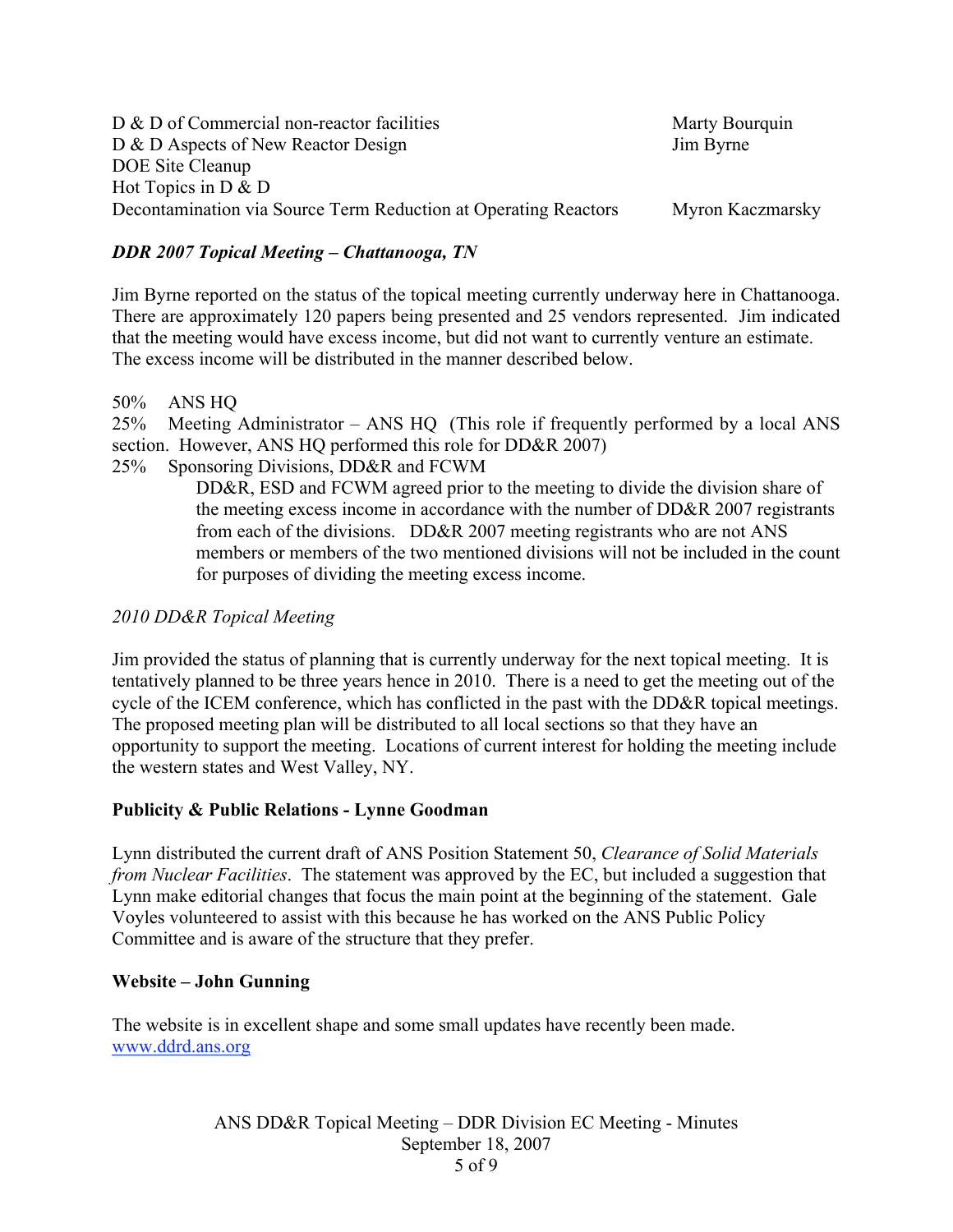John G suggested that a photo gallery be established. He plans to first establish the ground rules, such as number of photos per site, and size of files to submit. After this is resolved and agreed to, he will request that John P initiate an email to the DD&R membership soliciting submissions.

# Scholarship – Sue Aggarwal

As previously noted, the most DD&R scholarship recipient, Lisardro Vazquez II, attended the topical meeting as well as this EC meeting.

Glen Rae suggested that additional money be allocated for the DD&R scholarship. However, it was noted that the ANS Treasurer recommended that a number of Division scholarship funds be made fully endowed by ANS HQ at a rate of 20:1. The DD&R Division currently has a scholarship fund of ~\$34k and awards an annual scholarship of \$2k. A 20:1 ratio would be equivalent to an endowment of \$40k. It was suggested that the decision from this recommendation be determined prior to any changes in the DD&R scholarship funds. John Parkyn volunteered to contact ANS HQ to determine the status of this issue. *(AI 2007-07 JP-1)*

# Finance

Refer to the Treasurer's report. It was noted that the DD&R Bylaws call for a Finance Committee. This is described in the DD&R Bylaws which are available on the DD&R website. http://ddrd.ans.org/pdf/bylaws.pdf

# Membership – Sue Aggarwal

There are currently 999 ANS members who are members of the DD&R Division. Membership has been decreasing from 1350 in 2000 to 1065 in November of 2006. The decrease seems to reflect a transition back to the operations of nuclear power plants as opposed to decommissioning of them. The membership decline also reflects a completion of major projects at national labs, Rocky Flats, Mound, Fernald, NPP, and others.

John G relayed that he had talked to Sue, and that the membership incentive of a drawing among new members for a Decommissioning Handbook had been renewed. The website has been updated to reflect this renewed incentive.

Given that attendees to the current DD&R Topical meeting who are not currently ANS DD&R members are prime candidates for recruitment, it was suggested that some type of incentive for ANS membership be included in conference registration as it is for national meetings. No such incentive was available at the current topical meeting. However, John P offered to contact ANS HQ and determine if some incentive could be offered for joining ANS to those who attended the DD&R 2007. *(AI 2007-09 JP-2)*

# Newsletter – Steve Horvath

Steve issued an excellent newsletter in May 2007. Steve indicated that it has recently been difficult to obtain updated contributions from many projects for the fall newsletter. He also

> ANS DD&R Topical Meeting – DDR Division EC Meeting - Minutes September 18, 2007 6 of 9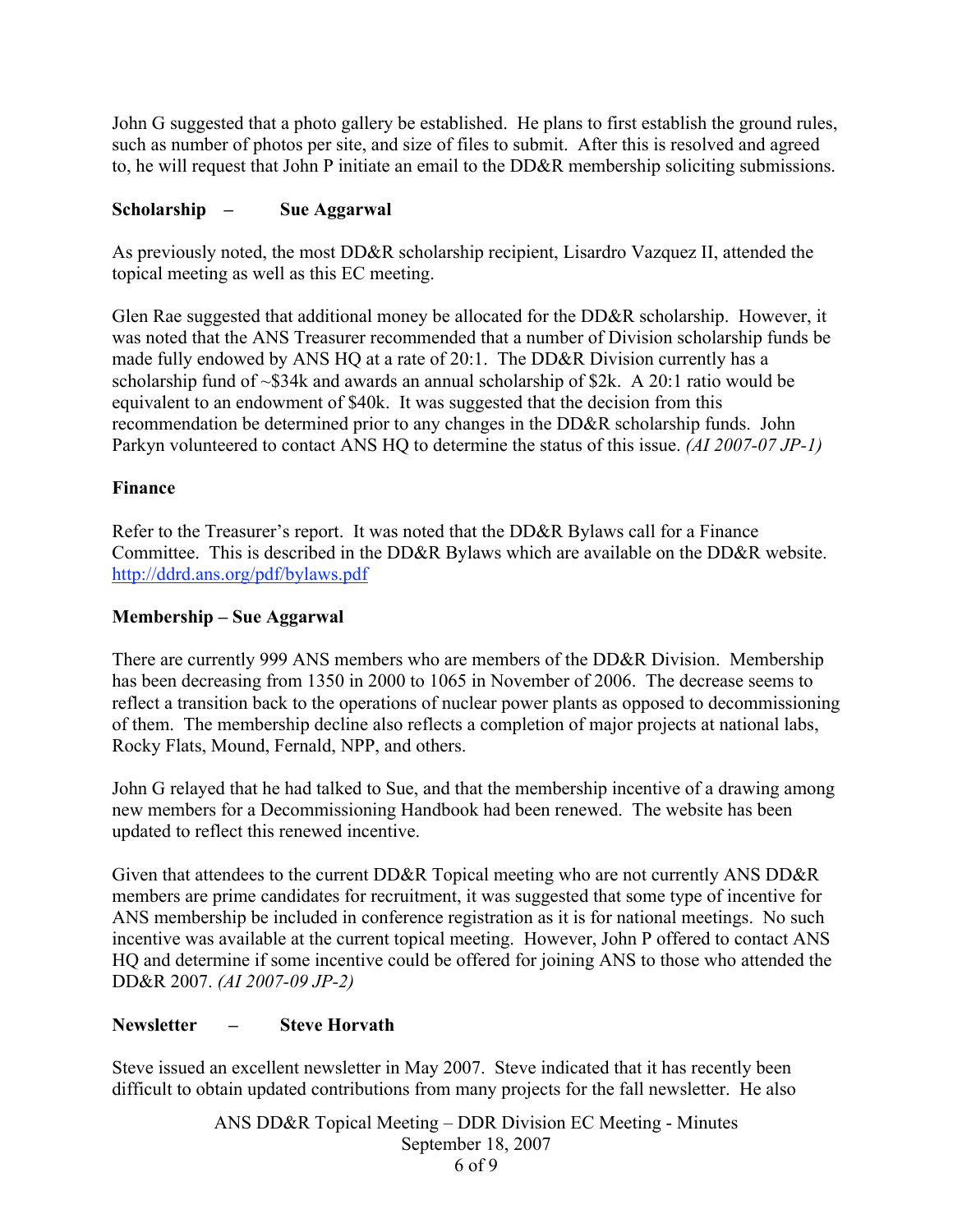indicated that he currently has a full plate at work. However, he hoped to have a fall newsletter out in the near future.

Lynn Goodman and Allison Arrowsmith volunteered to assist Steve with the newsletter.

# Standards – Larry Zull

About twelve individuals have volunteered to work on the development of D&D standards in support of ASTM. Dick Meservey of ASTM and also of DDR and Larry Zull are working together and coordinating this activity. Larry expressed some interest in using a website for communication among the committee. John G previously offered to have this group consider use of the forum that is available on the DD&R website. Larry indicated he would check with the committee to determine if he would pursue this offer.*(AI 2007-09 LZ)*

# Honor & Awards – Sue Aggarwal

Sue previously indicated to John P that she would like to relinquish the chair of this committee. She currently is Chair of the Membership as well as the Scholarship Committees.

John P suggested that EC members be considering award nominations for the upcoming year.

# Nominating – Larry Boing

Larry is leading the committee that is currently soliciting nominations for EC and Officers for the coming election. Larry had ANS distribute via email a very nice letter from him on August 18, 2007 in which he solicited nominations or volunteers from the entire membership.

# Goals & Standards – John Parkyn

John G mentioned the loss of membership of DD&R and along with the fact that no nuclear power plants will likely be decommissioned in the near future. Consequently, it may be appropriate to reevaluate the role of the DD&R Division.

# 7. Old Business

*Bylaws Memo*

# *ANS Conference Attendee List.*

A hard copy list of pre-registered attendees is currently available to conference registrants upon arrival at the conference. One of the EC members previously suggested that the partial list of registrants be available prior to the conference in order to make arrangements for meetings at the conference. This suggestion was formalized into a proposal that is provided below. It was moved, seconded, and approved that this proposal be taken to ANS HQ for action.

*The DD&R Division should petition the ANS to permit pre-distribution of an attendee list to valid, paid registrants.*

> ANS DD&R Topical Meeting – DDR Division EC Meeting - Minutes September 18, 2007 7 of 9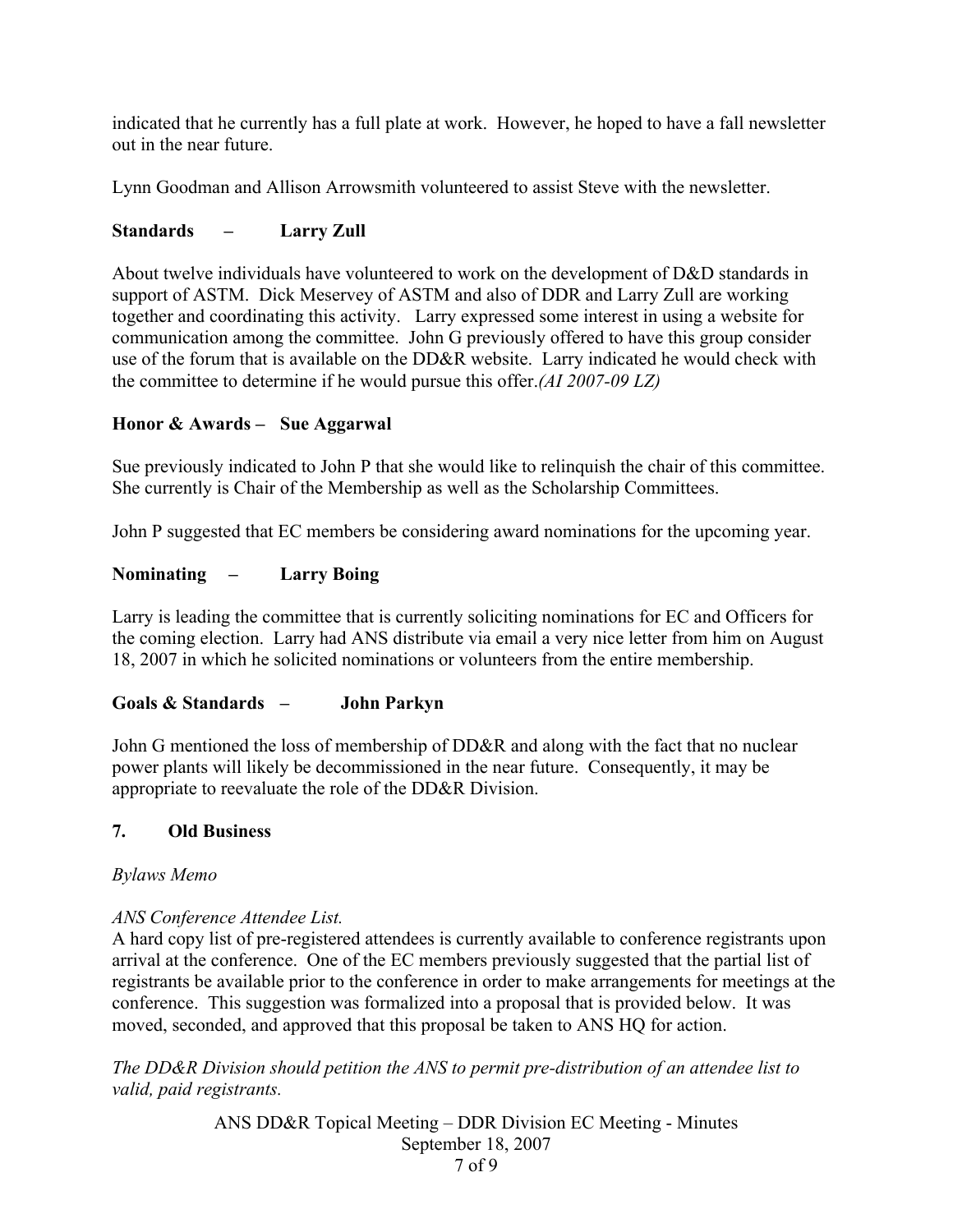*It is not suggested that the list be provided upon request by a registrant at any time, but solely have the ANS email the attendee list for given conference only once, 10 business days prior to a conference. This time period should allow form most attendees to be included while giving sufficient lead time for registrants to make the appropriate contacts.*

# 8. New Business

*Request from ANS Sharon Kerrick for financial assistance in purchasing* UNDERSTANDING RADIOACTIVE WASTE, by Raymond Murray

Sharon Kerrick, Liaison to the Special Committee on Development, sent a letter to John Parkyn, Chair of the DD&R Division requesting assistance in purchasing the afore mentioned book. Battelle Press of Columbus Ohio indicated to ANS HQ that currently have 169 copies of the book but henceforth no longer be selling publications. The book is available at \_ price for \$6.50 per book.

The EC voted to obtain additional information and clarification regarding the finances of this issue. John P committed to contact Sharon soon to obtain this additional information and clarification.

[Subsequent to the meeting and John P's inquiry, Sharon replied on September 21 that ANS had purchased the books, and that ANS's spending for 2007 had been adjusted to include this cost by moving the purchase of some of the items to 2008. Sharon, Manager for Outreach and Volunteer Development, indicated that they would appreciate consideration of a donation to help pay for the books now or in the future.}

# *Lesson Learned in Decommissioning*

John Parkyn committed to distribute a memo regarding this subject to reactor vendors. *(AI 2007-09 JP-3)*

# 9. Adjournment

The meeting of September 18, 2007 adjourned at approximately 9:36 pm EST.

Respectfully submitted,

# John E. Gunning

September 18, 2007 John E. Gunning Vice Chair/Chair Elect DD&R Division Acting Secretary for the EC Meeting

> ANS DD&R Topical Meeting – DDR Division EC Meeting - Minutes September 18, 2007 8 of 9